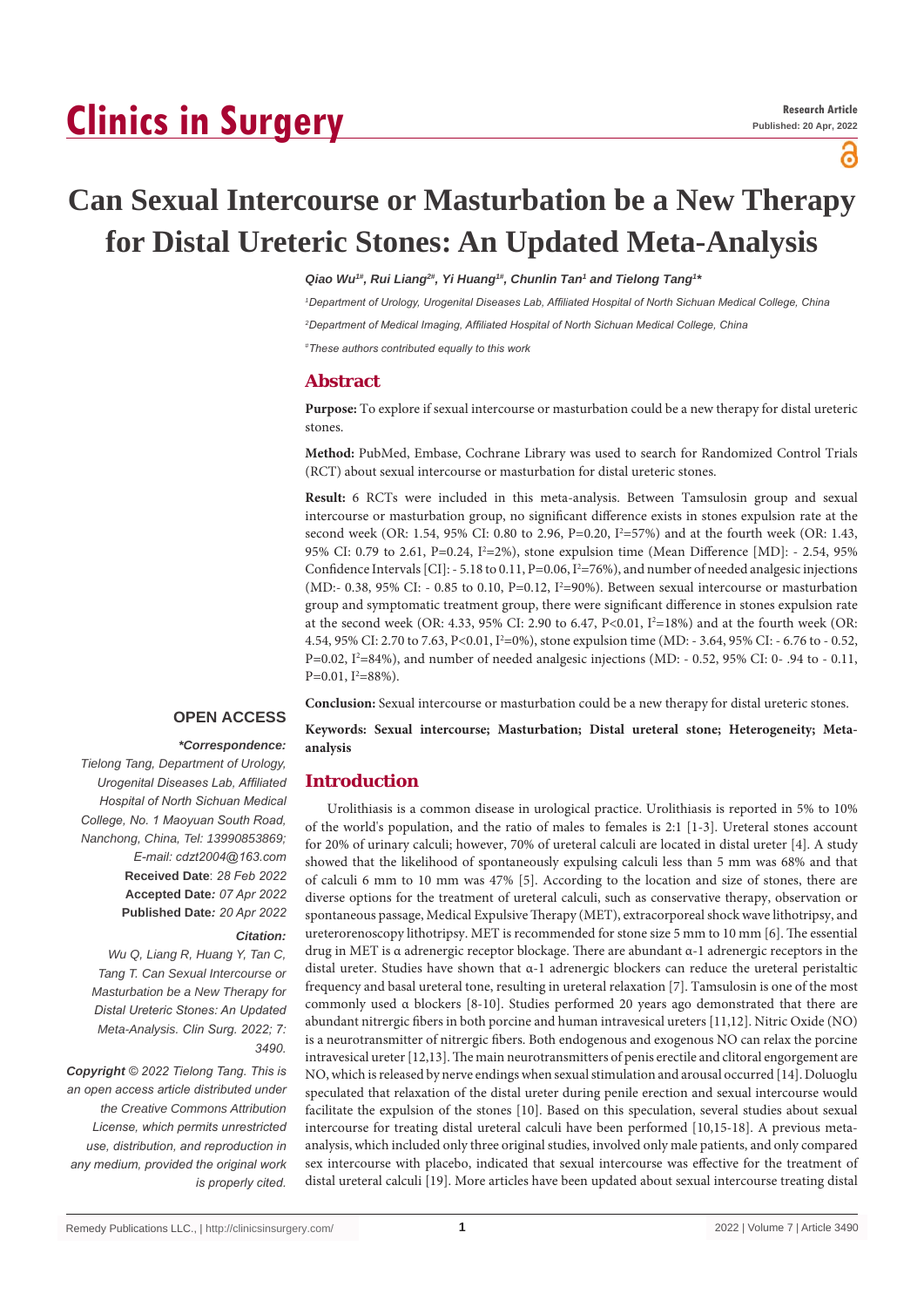| Study       | <b>Publish</b><br>year | Design     | Age<br>(years) | Gender | Stone size<br>(mm) |             | Follow-up                                    |                     |         |
|-------------|------------------------|------------|----------------|--------|--------------------|-------------|----------------------------------------------|---------------------|---------|
|             |                        |            |                |        |                    | Tamsoluosin | <b>Masturbation or Sexual</b><br>intercourse | Symptomatic therapy | time    |
| Doluoglu    | 2015                   | <b>RCT</b> | 35.9           | Male   | 4.85               | 21          | 31                                           | 23                  | 4 weeks |
| Abdel-Kader | 2016                   | <b>RCT</b> | 36.9           | Male   | 6.86               | 28          | 28                                           |                     | 4 weeks |
| Bayraktar   | 2017                   | <b>RCT</b> | 36.7           | Male   | 7.07               | 60          | 66                                           | 64                  | 4 weeks |
| Li          | 2019                   | <b>RCT</b> | 34.8           | Male   | 11.19              | 71          | 70                                           | 68                  | 2 weeks |
| Turgut      | 2020                   | <b>RCT</b> | 36.8           | Female | 6.84               | -           | 35                                           | 35                  | 4 weeks |
| Turgut      | 2020                   | <b>RCT</b> | 37.7           | Male   | 6.96               | 41          | 43                                           | 44                  | 4 weeks |

**Table 1:** Characteristics of studies included in this meta-analysis.

ureteral calculi [20]. In addition, a study has reported the treatment of distal ureteral calculi by masturbation [21]. The purpose of this meta-analysis was to compare sex intercourse or masturbation with symptomatic therapy and tamsulosin, respectively, and was further to explore the effectiveness of sexual intercourse or masturbation treating distal ureteral calculi in men and women.

# **Methods**

# **Search strategy**

We have registered this meta-analysis in the International Platform of Registered Systematic Review and Meta-analysis Protocols (Registration number: 202130066). PubMed, EMBASE, and Cochrane Library (by November 2020) were used to search related articles. The P. I. C. O search tool was applied as follows: P: Patients with distal ureteral stones; I: Patients with distal ureteral stones treated with sexual intercourse or masturbation; C: patients with distal ureteral stones treated with tamsulosin or symptomatic therapy; O: Stone expulsion rate at the second week and at the fourth week, number of needed analgesic injections, and stone expulsion time. The search terms were as follows: Sexual intercourse, masturbation, ureteral stones, ureteral calculi, ureteric calculi, distal ureteral calculi, and randomized controlled trials. To avoid missing the related literature, reference lists were searched to select related literature that evaluated the effectiveness of sexual intercourse or masturbation treating distal ureteral calculi.

### **Trial selection**

Inclusion criteria: (1) Studies that evaluated the effectiveness of sexual intercourse or masturbation for management of distal ureteral calculi, (2) studies that offered direct data or indirect data that could be calculated, including mean expulsion time of distal ureteric calculi, number of required analgesic injections, and expulsion rate of distal ureteric calculi, (3) studies that the full text was available. The flow diagram of the screening process was demonstrated in Figure 1.

#### **Data extraction**

Two reviewers (Qiao Wu and Rui Liang) independently evaluated and extracted the data from each article. If any disagreement exists between the two reviewers, the third reviewer (Yi Huang) was invited to resolve the problem. No authors of the original were contacted to gain the missed data. The data needed to extract were as follows: the last name of the first author, study design, publication year, sample size, time of follow-up, age, stone size, the number of patients in the Tamsulosin group, sexual intercourse or masturbation group, and symptomatic therapy group, stones expulsion rate at the second week, stones expulsion rate at the fourth week, number of required analgesic injections, stone expulsion time.

# **Quality evaluation**

The quality of included RCTs was evaluated by using the revised

Jadad Scale. The quality of each included study was determined by sequence generation, concealment of allocation, blinding method, number of cases lost to follow-up.

# **Statistical analysis**

RevMan version 5.3 was used to analyze the data. The Mean Difference (MD) for continuous variables was evaluated by Mantel-Haenszel method and DerSimonian and Laird method and the Odds Ratio (OR) was used to measure dichotomous variables results that pooled across studies, with corresponding 95% Confidence Intervals (CIs). If there is conspicuous heterogeneity, the random effects model is used; if there is no significant heterogeneity, the fixed effects model is used. Heterogeneity was assessed by the chi-squared tests. *P*<0.05 was considered to be significantly different.

# **Result**

#### **Characteristics of each included studies**

According to the inclusion criteria and exclusion criteria developed and after rigorous screening, 6 RCTs were included in this study, including 600 patients. The basic information for each article is shown in Table 1.

### **Quality of each included study**

The research method of each included study was randomized, and randomization processes were described in detail in the methods section. The quality of each included article was assessed by the revised Jadad Scale. As shown in Table 2, the score of each study was more than or equal to 4, which was considered as high quality.

# **Expulsion rate of distal ureteral stones**

Six RCTs with a total of 728 patients (221 patients in the tamsulosin group, 273 patients in the sexual intercourse or masturbation group, and 234 patients in the symptomatic therapy group) were included in this meta-analysis. As shown in Figure 2, compared with the symptomatic therapy group, a conspicuously higher stones expulsion rate was discovered at the second week in the sexual intercourse or masturbation group (OR: 4.33, 95% CI: 2.94 to 6.47,  $p$ <0.01,  $I^2$ =18%); furthermore, a significantly higher stones expulsion rate was found at the fourth week in sexual intercourse or masturbation group (OR:

| Table 2: Quality assessment of each included study. |  |  |  |
|-----------------------------------------------------|--|--|--|
|-----------------------------------------------------|--|--|--|

| Study       | Sequence<br>generation | Allocation<br>concealment | <b>Blinding</b> | <b>Exit and lost to</b><br>follow up |
|-------------|------------------------|---------------------------|-----------------|--------------------------------------|
| Abdel-Kader | 2                      | $\overline{2}$            | 0               |                                      |
| Bayraktar   |                        |                           |                 |                                      |
| Doluoglu    | 2                      | 2                         |                 |                                      |
| Li          | 2                      |                           |                 |                                      |
| Turgut      |                        |                           |                 |                                      |
| Turgut      |                        |                           |                 |                                      |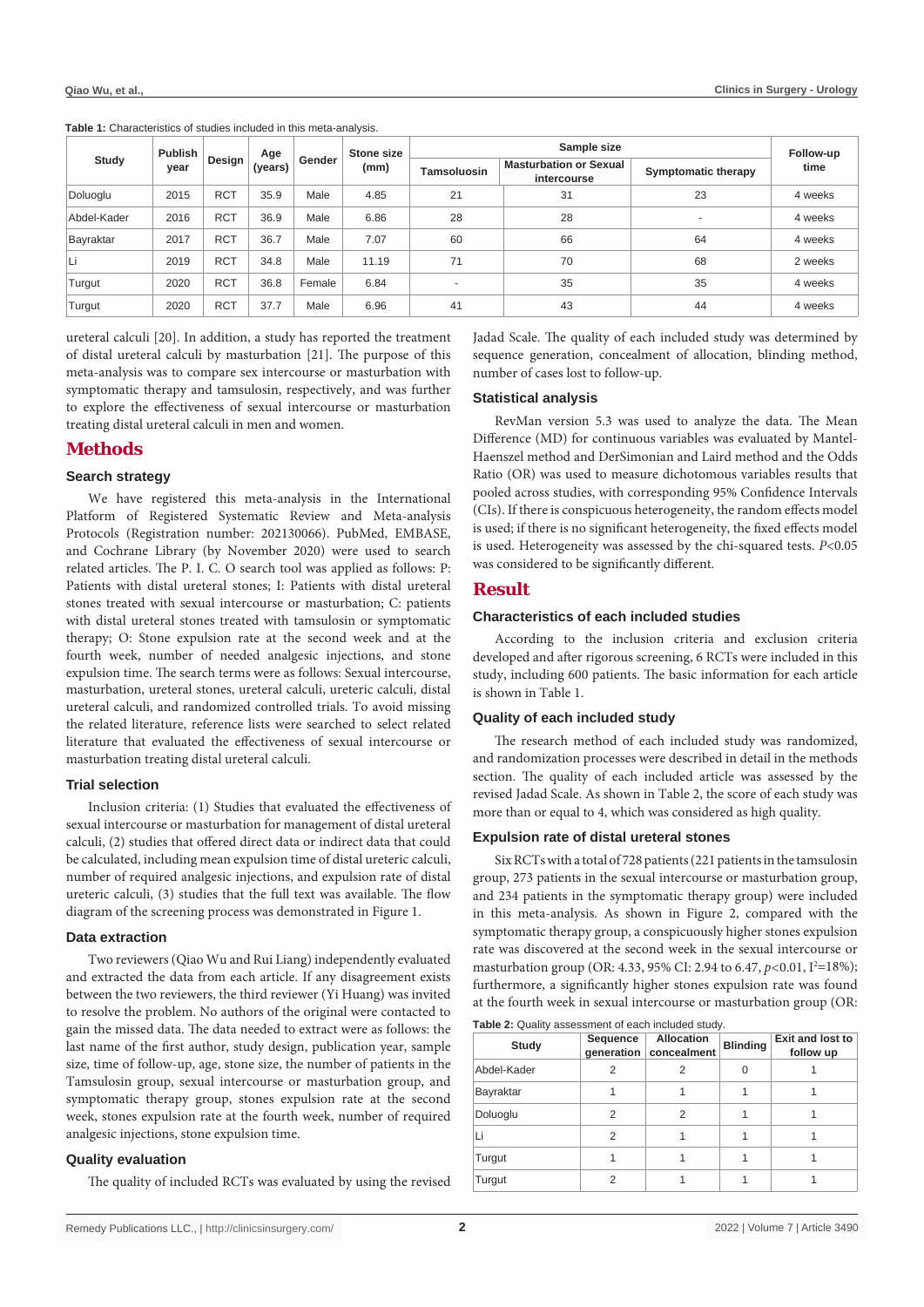

Intercourse, masturbation **Symptomatic therapy** Odds Ratio Odds Ratio **Study or Subgroup** Total Weight M-H. Fixed, 95% C M-H. Fixed. 95% CI Events Total Events 1.1.1 Stones expulsive rate at the second week Bayraktar 2017  $46$  $68$ 18 23.7% 5.88 [2.76, 12.53]  $BA$ Doluoglu 2015 26  $31$  $\mathbf{a}$  $23$ 6.3% 9.75 (2.70, 35.26) 37.3%  $2.33$  [1.08, 5.00] Li 2019 56 70 43 68 Turgut 2020  $\overline{28}$  $35$  $\overline{18}$ 15.4% 3.78 [1.31, 10.91] 35  $5.06$  [2.02, 12.71] Turgut 2020  $27$  $43$  $11$  $\overline{44}$ 17.3% Subtotal (95% CI) 245 234 100.0%  $4.33$  [2.90, 6.47] 183 ۹s Total events Heterogeneity: Chi<sup>2</sup> = 4.87, df = 4 (P = 0.30); l<sup>2</sup> = 18% Test for overall effect:  $7 = 7,18$  (P  $\leq 0,00001$ ) 1.1.2 Stones expulsive rate at the fourth week Bayraktar 2017 คิคิ  $33$ 43.8% 4 23 11 91 9 361 54 64 Doluoglu 2015 29  $18$ 23 9.6% 4.03 [0.71, 23.00]  $31$ Turgut 2020  $30$ 35  $\overline{21}$ 35 21.6% 4.00 [1.25, 12.80] Turgut 2020 35 43 19 44 25.1% 5.76.12.18.15.221 Subtotal (95% CI) 175 166 100.0% 4.54 [2.70, 7.63]  $91$ Total events 148 Heterogeneity: Chi<sup>2</sup> = 0.32, df = 3 (P = 0.96);  $P = 0\%$ Test for overall effect:  $Z = 5.72$  (P < 0.00001)  $\frac{1}{0.01}$  $\frac{1}{10}$  $0.1$  $100$ Symptomatic therapy Intercourse, masturbation Test for subgroup differences: Chi<sup>2</sup> = 0.02, df = 1 (P = 0.89),  $P = 0$ %

Figure 2: Compared with the symptomatic therapy group, a conspicuously higher stones expulsion rate was discovered at the second week in the sexual intercourse or masturbation group.

4.54, 95% CI: 2.70 to 7.63, p<0.01, I<sup>2</sup>=0%). As shown in Figure 3, there was no significant difference in the stones expulsive rate at the second week (OR: 1.54, 95% CI: 0.80 to 2.96, *P*=0.20, I<sup>2</sup>=57%) and the stones expulsion rate at the fourth week (OR: 1.43, 95% CI: 0.79 to 2.61, P=0.24, I<sup>2</sup>=2%) between tamsulosin group and sexual intercourse or masturbation group.

## **Number of required analgesic injections**

In the study, if necessary, non-steroidal anti-inflammatory drug injections (e.g., diclofenac) were used. Pain control is measured by the number of analgesic injections. As shown in Figure 4, compared with the symptomatic therapy group, there was a marked reduction

in the number of analgesic injections needed by patients in the sexual intercourse or masturbation group (MD= - 0.52, 95% CI: - 0.94 to - 0.11,  $p=0.01$ ,  $I^2=88\%$ ). As shown in Figure 5, there was no conspicuous reduction in the number of analgesic injections required by patients between the sexual intercourse group or masturbation group and tamsulosin group (MD= - 0.38, 95% CI: - 0.85 to 0.10, p=0.12, I<sup>2</sup>=90%).

#### **Expulsion time of distal ureteral stones**

As shown in Figure 6, compared with the symptomatic therapy group, the expulsion time of stones was shortened in the sexual intercourse or masturbation group (MD= - 3.64, 95% CI: - 6.76 to -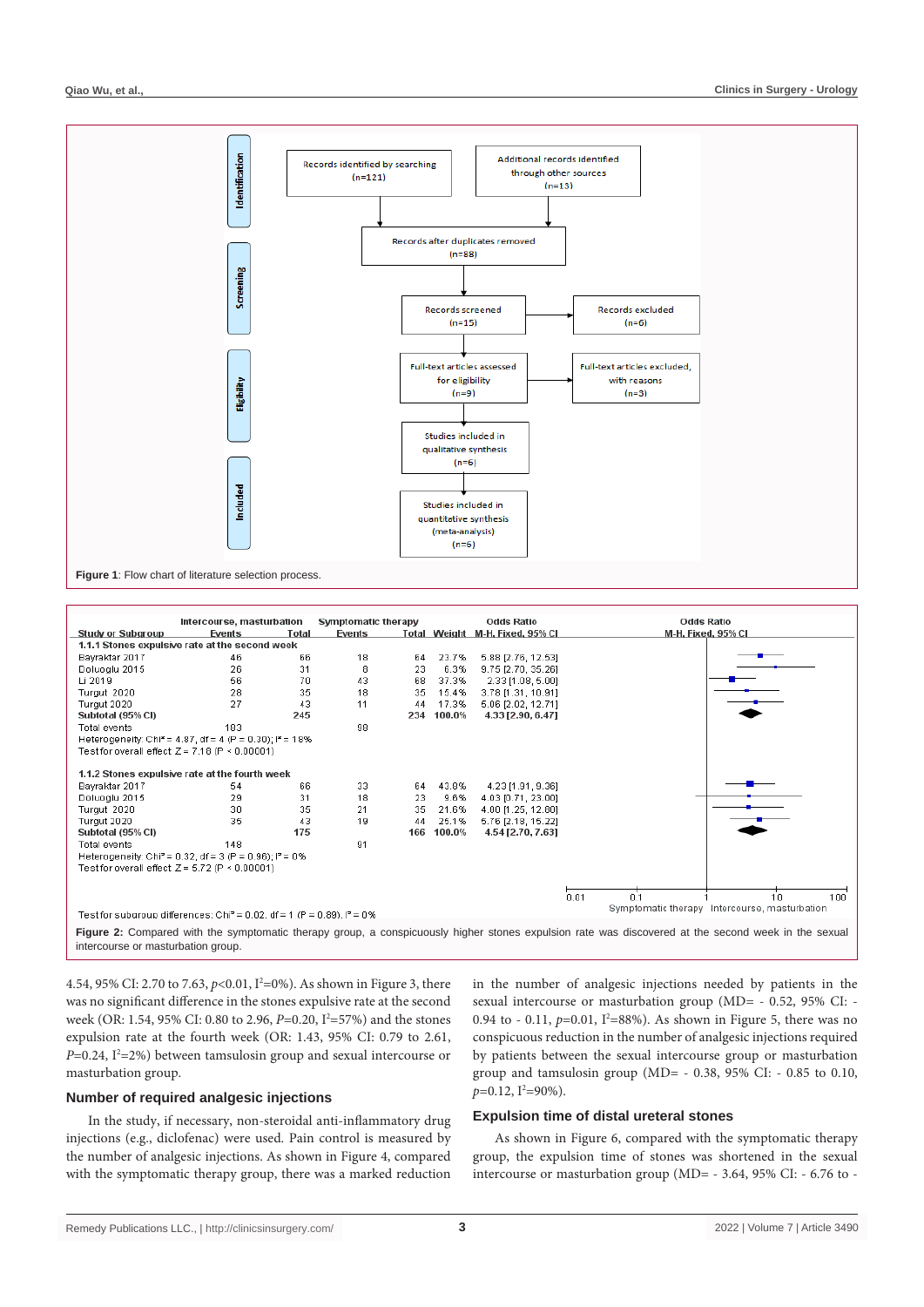|                                                | Intercourse, masturbation                                                                                |     | Tamsulosin   |     |        | <b>Odds Ratio</b>                | <b>Odds Ratio</b>                    |  |  |  |
|------------------------------------------------|----------------------------------------------------------------------------------------------------------|-----|--------------|-----|--------|----------------------------------|--------------------------------------|--|--|--|
| Study or Subgroup                              | Events                                                                                                   |     | Total Events |     |        | Total Weight M-H, Random, 95% Cl | M-H, Random, 95% CI                  |  |  |  |
| 2.1.1 Stones expulsive rate at the second week |                                                                                                          |     |              |     |        |                                  |                                      |  |  |  |
| Abdel-Kader 2016                               | 23                                                                                                       | 28  | 16           | 28  | 16.0%  | 3.45 [1.02, 11.72]               |                                      |  |  |  |
| Bayraktar 2017                                 | 46                                                                                                       | 66  | 42           | 60  | 24.3%  | 0.99 [0.46, 2.11]                |                                      |  |  |  |
| Doluoglu 2015                                  | 26                                                                                                       | 31  | 10           | 21  | 15.2%  | 5.72 [1.58, 20.66]               |                                      |  |  |  |
| Li 2019                                        | 56                                                                                                       | 70  | 58           | 71  | 22.7%  | $0.90$ $[0.39, 2.08]$            |                                      |  |  |  |
| Turgut 2020                                    | 27                                                                                                       | 43  | 26           | 41  | 21.8%  | $0.97$ [0.40, 2.36]              |                                      |  |  |  |
| Subtotal (95% CI)                              |                                                                                                          | 238 |              | 221 | 100.0% | 1.54 [0.80, 2.96]                |                                      |  |  |  |
| Total events                                   | 178                                                                                                      |     | 152          |     |        |                                  |                                      |  |  |  |
|                                                | Heterogeneity: Tau <sup>2</sup> = 0.31; Chi <sup>2</sup> = 9.21, df = 4 (P = 0.06); l <sup>2</sup> = 57% |     |              |     |        |                                  |                                      |  |  |  |
| Test for overall effect: $Z = 1.28$ (P = 0.20) |                                                                                                          |     |              |     |        |                                  |                                      |  |  |  |
|                                                |                                                                                                          |     |              |     |        |                                  |                                      |  |  |  |
|                                                | 2.1.2 Stones expulsive rate at the fourth week                                                           |     |              |     |        |                                  |                                      |  |  |  |
| Abdel-Kader 2016                               | 25                                                                                                       | 28  | 20           | 28  | 16.9%  | 3.33 [0.78, 14.23]               |                                      |  |  |  |
| Bayraktar 2017                                 | 54                                                                                                       | 66  | 49           | 60  | 42.4%  | 1.01 [0.41, 2.50]                |                                      |  |  |  |
| Doluoglu 2015                                  | 29                                                                                                       | 31  | 17           | 21  | 11.0%  | $3.41$ [0.56, 20.64]             |                                      |  |  |  |
| Turqut 2020                                    | 35                                                                                                       | 43  | 33           | 41  | 29.6%  | 1.06 [0.36, 3.15]                |                                      |  |  |  |
| Subtotal (95% CI)                              |                                                                                                          | 168 |              | 150 | 100.0% | 1.43 [0.79, 2.61]                |                                      |  |  |  |
| <b>Total events</b>                            | 143                                                                                                      |     | 119          |     |        |                                  |                                      |  |  |  |
|                                                | Heterogeneity: Tau <sup>2</sup> = 0.01; Chi <sup>2</sup> = 3.06, df = 3 (P = 0.38); l <sup>2</sup> = 2%  |     |              |     |        |                                  |                                      |  |  |  |
| Test for overall effect: $Z = 1.18$ (P = 0.24) |                                                                                                          |     |              |     |        |                                  |                                      |  |  |  |
|                                                |                                                                                                          |     |              |     |        |                                  |                                      |  |  |  |
|                                                |                                                                                                          |     |              |     |        |                                  | 0.1                                  |  |  |  |
|                                                |                                                                                                          |     |              |     |        |                                  | 0.01<br>10<br>100                    |  |  |  |
|                                                | Test for subgroup differences: Chi <sup>2</sup> = 0.02, df = 1 (P = 0.88), $P = 0\%$                     |     |              |     |        |                                  | Tamsulosin Intercourse, masturbation |  |  |  |
|                                                | <b>Figure 3:</b> No significant difference in the stones expulsive rate at the second week.              |     |              |     |        |                                  |                                      |  |  |  |



**Figure 4:** Compared with the symptomatic therapy group, there was a marked reduction in the number of analgesic injections needed by patients in the sexual intercourse or masturbation group.

|                                                                                                                                                                                                                                       | Intercourse, masturbation |           |       | Tamsulosin |      |    | <b>Mean Difference</b> |                           | <b>Mean Difference</b>                                         |     |
|---------------------------------------------------------------------------------------------------------------------------------------------------------------------------------------------------------------------------------------|---------------------------|-----------|-------|------------|------|----|------------------------|---------------------------|----------------------------------------------------------------|-----|
| Study or Subgroup                                                                                                                                                                                                                     | Mean                      | <b>SD</b> | Total | Mean       | SD   |    | Total Weight           | IV. Random. 95% CI        | IV, Random, 95% CI                                             |     |
| Abdel-Kader 2016                                                                                                                                                                                                                      | 1.88                      | 0.7       | 28    | 2.87       | 0.85 | 28 | 23.8%                  | $-0.99$ [-1.40, $-0.58$ ] |                                                                |     |
| Bayraktar 2017                                                                                                                                                                                                                        | 1.2                       | 0.6       | 66    | 1.3        | 0.4  | 60 | 27.8%                  | $-0.10$ $[-0.28, 0.08]$   |                                                                |     |
| Doluoglu 2015                                                                                                                                                                                                                         | l.O4                      | 0.5       | 31    | L.8.       | 1.1  | 21 | 21.8%                  | $-0.76$ [-1.26, $-0.26$ ] |                                                                |     |
| Turaut 2020                                                                                                                                                                                                                           | 1.7                       | 0.6       | 43    | - 5        | 0.6  | 41 | 26.6%                  | $0.20$ F $0.06$ , $0.461$ |                                                                |     |
| 168<br>100.0%<br>$-0.38$ [ $-0.85$ , 0.10]<br>Total (95% CI)<br>150<br>Heterogeneity: Tau <sup>2</sup> = 0.20; Chi <sup>2</sup> = 29.39, df = 3 (P < 0.00001); i <sup>2</sup> = 90%<br>Test for overall effect: $Z = 1.56$ (P = 0.12) |                           |           |       |            |      |    |                        |                           | $-100$<br>-50<br>50<br>Intercourse, masturbation<br>Tamsulosin | 100 |

Figure 5: No conspicuous reduction in the number of analgesic injections required by patients between the sexual intercourse group or masturbation group and tamsulosin group

0.52,  $p=0.02$ ,  $I^2=84\%$ ). As shown in Figure 7, there was no significant difference in the expulsion time of stones between the tamsulosin group and sexual intercourse or masturbation group (MD= - 2.54, 95% CI: - 5.18 to 0.11, *p*=0.06, I<sup>2</sup>=72%).

### **Discussion**

Today, MET is recognized as a non-invasive treatment for ureteral calculi, although there is no consensus on the stone size in MET use. EAU guidelines recommend MET for all ureteral calculi, while AUA guidelines recommend MET for distal ureteral calculi less than or equal to 10 mm. One study has shown that MET increases the probability of expulsion of ureteral stones by 5 mm to 10 mm [22]. Another meta-analysis showed that MET increased the likelihood of passing stones equal to or greater than 5 mm [23]. Regardless of how controversial the use of MET may be regarding stone size, the basic principle of the use of MET remains the same: ureters are rich in alpha receptors, and alpha-receptor blockers can relax the ureter and facilitate stone expulsion [7]. Some studies demonstrated that nitrergic fibers exist in both porcine and human intravesical ureters [11,12]. NO is the neurotransmitter of nitrergic nerve fibers. Studies have confirmed the presence of nitrogenous fibers in the distal ureter segment, which can produce NO and thus relax the ureteral smooth muscle [11,24]. Some studies have shown that both endogenous and exogenous NO could cause smooth muscle relaxation of porcine intravesical ureters [25,26]. The main neurotransmitters of penis erectile and clitoral engorgement are NO, which is released by nerve endings when sexual stimulation and arousal occurred [14]. NO levels rise in both men and women during sexual intercourse or masturbation, which promotes the relaxation of the ureter, limits the use of analgesic injections, and accelerates the expulsion of stones. Doluoglu is the first to demonstrate that performing sexual intercourse 3 to 4 times per week is effective in the treatment of distal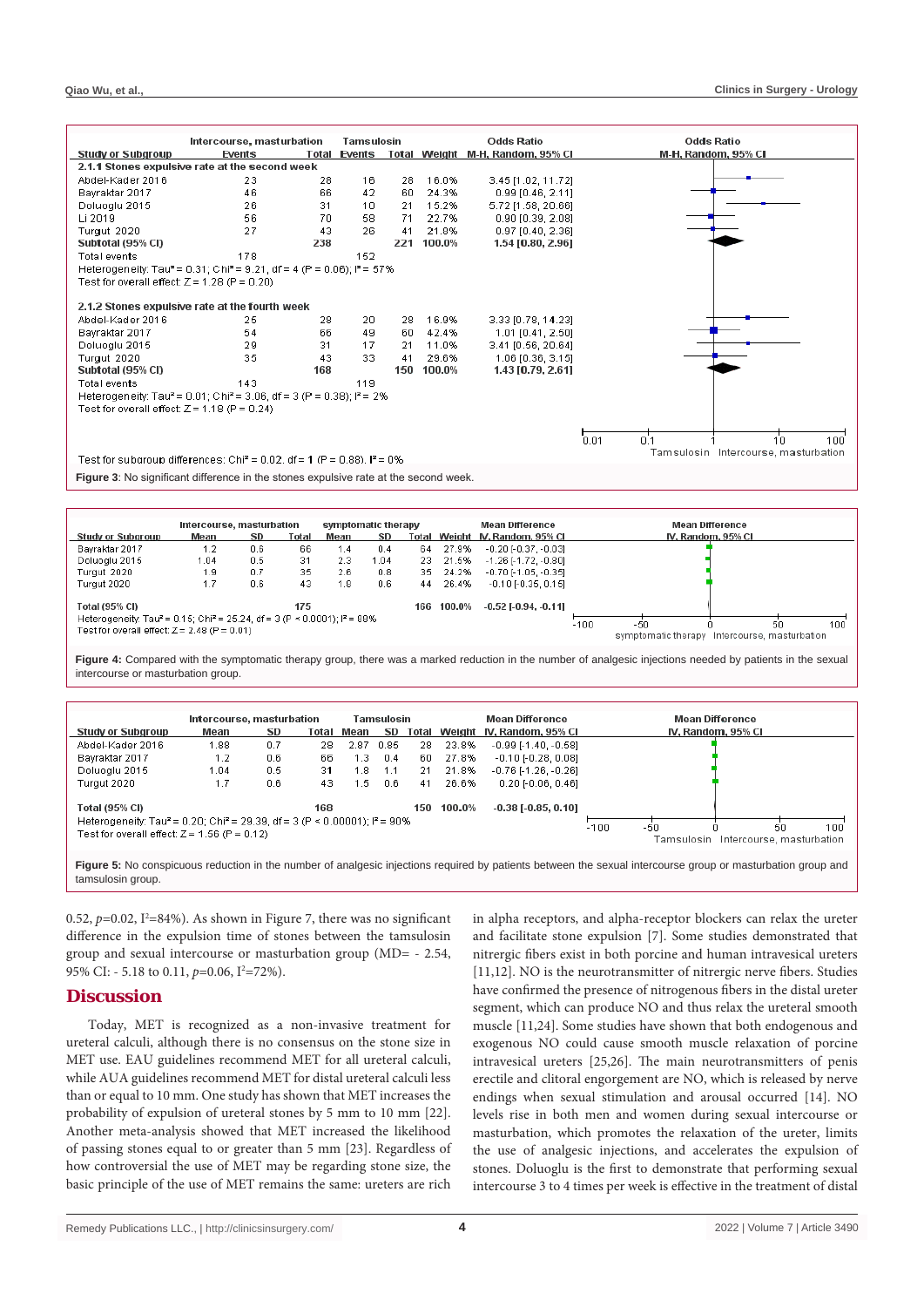

**Figure 6:** Compared with the symptomatic therapy group, the expulsion time of stones was shortened in the sexual intercourse or masturbation group.



ureteral calculi, increasing the rate of calculi expulsion, reducing the use of analgesic drugs, and shortening the time of calculi expulsion [10]. A meta-analysis that comprised three RCTs about sexual intercourse for the treatment of distal ureteric calculi demonstrated that performing sexual intercourse 3 to 4 times per week could relieve pain and accelerate the expulsion of stones [19]. However, the study only looked at male patients, and the number of original literature included in the study was small, which may lead to bias. Furthermore, the previous meta-analysis only compared sexual intercourse with a placebo. We compared the treatment of sexual intercourse or masturbation with symptomatic treatment and tamsulosin treatment, respectively, to provide a better reference for the actual therapeutic effect of sexual intercourse or masturbation on distal ureteral calculi. As shown in Figure 3, there was no significant difference in stone expulsion rate at the second week (OR: 1.54, 95% CI: 0.80 to 2.96, *P*=0.20, I<sup>2</sup>=57%) and the fourth week (OR: 1.43, 95% CI: 0.79 to 2.61,  $P=0.24$ ,  $I^2=2\%$ ) between sexual intercourse or masturbation group and tamsulosin group. As shown in Figure 5, 7, there was no significant difference in the stone expulsion time (- 2.54, 95% CI: - 5.18 to 0.11,  $P=0.06$ ,  $I^2=72\%$ ) and the number of needed analgesic injections (MD: - 0.38, 95% CI: - 0.85 to 0.10, *P*=0.12, I<sup>2</sup>=90%) between tamsulosin group and sexual intercourse or masturbation group. These results suggest that sexual intercourse or masturbation may be an alternative to MET in the treatment of distal ureteral calculi. In this study, the heterogeneity of results was relatively high, which may be related to the small number of included studies and the inconsistency in the basic characteristics of patients. Based on the above results, we believe that sexual intercourse or masturbation may be a new treatment for distal ureteral calculi. We might even venture to speculate that sexual intercourse or masturbation combined with MET might be more effective in treating distal ureteral calculi, but this would require more research to provide sufficient evidence. The novelty of this study is as follows: our meta-analysis is the first study to compare sexual intercourse or masturbation with tamsulosin and symptomatic treatment, is the largest sample size study so far, and is the first meta-analysis involving male and female patients. But there are some limitations. Firstly, the small number of original studies included may lead to bias in the results. Secondly, the heterogeneity of

the results was high. A RCT with large sample size and crosses centers are needed to determine further the efficacy of sexual intercourse or masturbation treating distal ureteral calculi.

# **Conclusion**

Sexual intercourse or masturbation could be an alternative option for patients with distal ureteral calculi. Sexual intercourse or masturbation increases the likelihood of expulsing calculi and shortens the time of expulsing calculi as well as relieves pain.

# **Funding**

This study was supported by grants from the Science and Technology Strategic Cooperation Project of Nanchong and North Sichuan Medical College (19SXHZ0185).

## **References**

- 1. [Scales CD, Jr, Smith AC, Hanley JM, Saigal CS. Prevalence of kidney stones](https://pubmed.ncbi.nlm.nih.gov/22498635/)  [in the United States. Eur Urol. 2012;62:160-5.](https://pubmed.ncbi.nlm.nih.gov/22498635/)
- 2. Huang W, Xue P, Zong H, Zhang Y. Efficacy and safety of silodosin in the medical expulsion therapy for distal ureteral calculi: A systematic review and meta-analysis. Br J Clin Pharmacol. 2016;81:13-22.
- 3. Chung MJ. Urolithiasis and nephrolithiasis. JAAPA. 2017;30:49-50.
- 4. [Küpeli B, Irkilata L, Gürocak S. Does tamsulosin enhance lower ureteral](https://pubmed.ncbi.nlm.nih.gov/15596181/)  [stone clearance with or without shock wave lithotripsy? Urology.](https://pubmed.ncbi.nlm.nih.gov/15596181/)  [2004;64:1111-5.](https://pubmed.ncbi.nlm.nih.gov/15596181/)
- 5. [Preminger G, Assimos D, Lingeman J, Nakada S, Pearle M, Wolfjr J.](https://pubmed.ncbi.nlm.nih.gov/15879803/)  [Chapter 1: AUA guideline on management of staghorn calculi: Diagnosis](https://pubmed.ncbi.nlm.nih.gov/15879803/)  [and treatment recommendations. J Urol. 2005;173:1991-2000.](https://pubmed.ncbi.nlm.nih.gov/15879803/)
- 6. [Singh A, Alter HJ, Littlepage A. A systematic review of medical therapy](https://pubmed.ncbi.nlm.nih.gov/17681643/)  [to facilitate passage of ureteral calculi. Ann Emerg Med. 2007;50:552-63.](https://pubmed.ncbi.nlm.nih.gov/17681643/)
- 7. Obara K. Alpha-1 adrenoreceptors subtypes in the human ureter. Characterization by RT-PCR and in situ hybridization. J Urol. 1996;155.
- 8. [Tosoian JJ, Ludwig W, Sopko N, Mullins JK, Matlaga BR. The effect of](https://pubmed.ncbi.nlm.nih.gov/25286008/)  [repair costs on the profitability of a ureteroscopy program. J Endourol.](https://pubmed.ncbi.nlm.nih.gov/25286008/)  [2015;29:406-9.](https://pubmed.ncbi.nlm.nih.gov/25286008/)
- 9. [Hyams ES, Matlaga BR. Cost-effectiveness treatment strategies for stone](https://pubmed.ncbi.nlm.nih.gov/23177640/)  [disease for the practicing urologist. Urol Clin North Am. 2013;40\(1\):129-](https://pubmed.ncbi.nlm.nih.gov/23177640/)